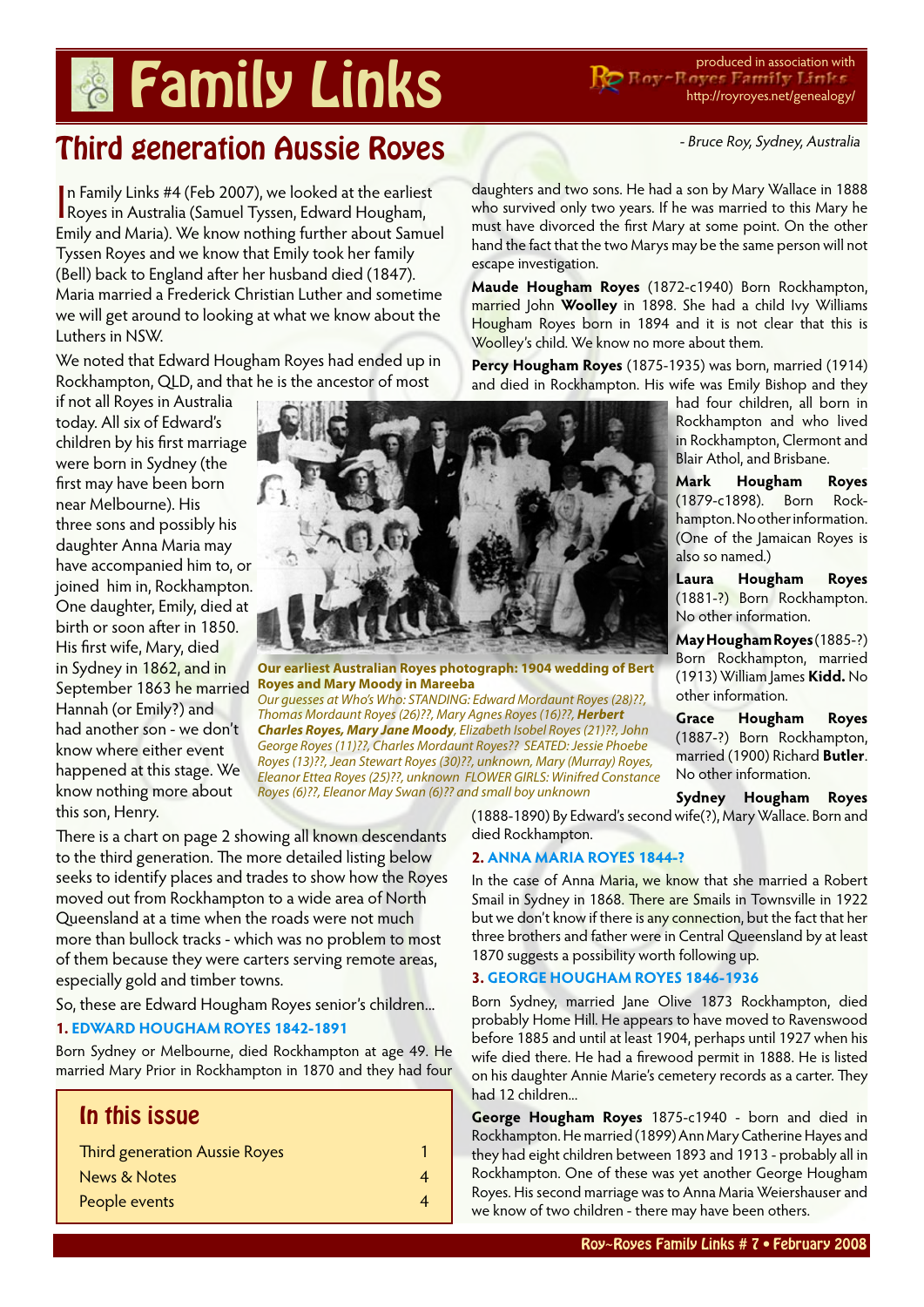#### Third generation Aussie Royes... cont

**Charles Hougham Royes** 1877-1957. Born either Rockhampton or Ravenswood, died and is buried in Charters Towers.

**Annie Marie Hougham Royes** 1879-1904. Dressmaker. Born either Rockhampton or Ravenswood, died in Ravenswood aged 25.

**Sydney Hougham Royes** 1881-? Born either Rockhampton or Ravenswood, married Elizabeth Dunne in 1920, died in Townsville. Five children, one born Townsville (1916) and another Home Hill (1918).

**Fredrick Hougham Royes** 1883-1945 Born either Rockhampton or Ravenswood, married 1911 to Matilda Ann Horan possibly in Ravenswood as first of two children was born there in 1912. Died in Home Hill.

**Ralph Hougham Royes** 1885-1889. Born and buried in Ravenswood, aged 3.

**Eleanor Maude Hougham Royes** 1887-? Born Ravenswood. married 1913 to James Henry **Foley**. No further information.

**Ralph Hougham Royes** 1890-1907. Born and died Ravenswood, aged just short of 18.

**Arthur Hougham Royes** 1891-1963. Born Ravenswood, died Home Hill.

**Jane Elliott Hougham Royes** 1893-1932 Born Ravenswood, had one child prior to marrying Lesley Harvey in 1920 (four children). Died Rockhampton.

**John Hougham Royes** 1895-1921. Born Ravenswood, died possibly Home Hill.

**Bathurst Hougham Royes** 1897-1983. Born Ravenswood, married Lillian Marie Poulton in 1922, first of two children born Brisbane. Died Townsville.

#### **4. EMILY ROYES 1850-1850**

#### **5. [CHARLES MORDAUNT ROYES 1851-1919](http://royroyes.net/genealogy/getperson.php?personID=I937&tree=rr_tree)**

Born Sydney, married Mary Murray in Rockhampton in 1874, died in Mareeba. In 1878 moved to Ravenswood to set up carrying business with bullocks and horses. 1893 moved to Georgetown, by 1901 was in Mareeba and ran his business between Mareeba and Herberton. He and Mary had 13 children...

**Jean Stewart Royes** 1876-? presumably born in Rockhampton, married John Robert **Swan** in Georgetown in 1896 and by 1902 was living in Mareeba. They had eight children.

**Edward Mordaunt Royes** 1878-1915 presumably born in Rockhampton.

**Thomas Mordaunt Royes** 1879-1958 born in Ravenswood, married Ellen Crossley in 1898, and died in Charters Towers. Their eleven children were born in Georgetown, Mareeba and Normanton, and died in Normanton, Charters Towers, Cairns, Brisbane and Cloncurry.

**Eleanor Ettea Royes** 1881-c1961, born in Ravenswood. Married first Thomas Joseph **Robinson** in 1901 and had two children. Married second George **Ainsbury** and had three children, one born in Mt Garnet. There are descendants in Sydney.



Druce Grantley Royes (1897 - 1980)

Winifred Constance Royes (1900 - 1984)<br>& Hugh Corbett Taylor (1908 - <1984)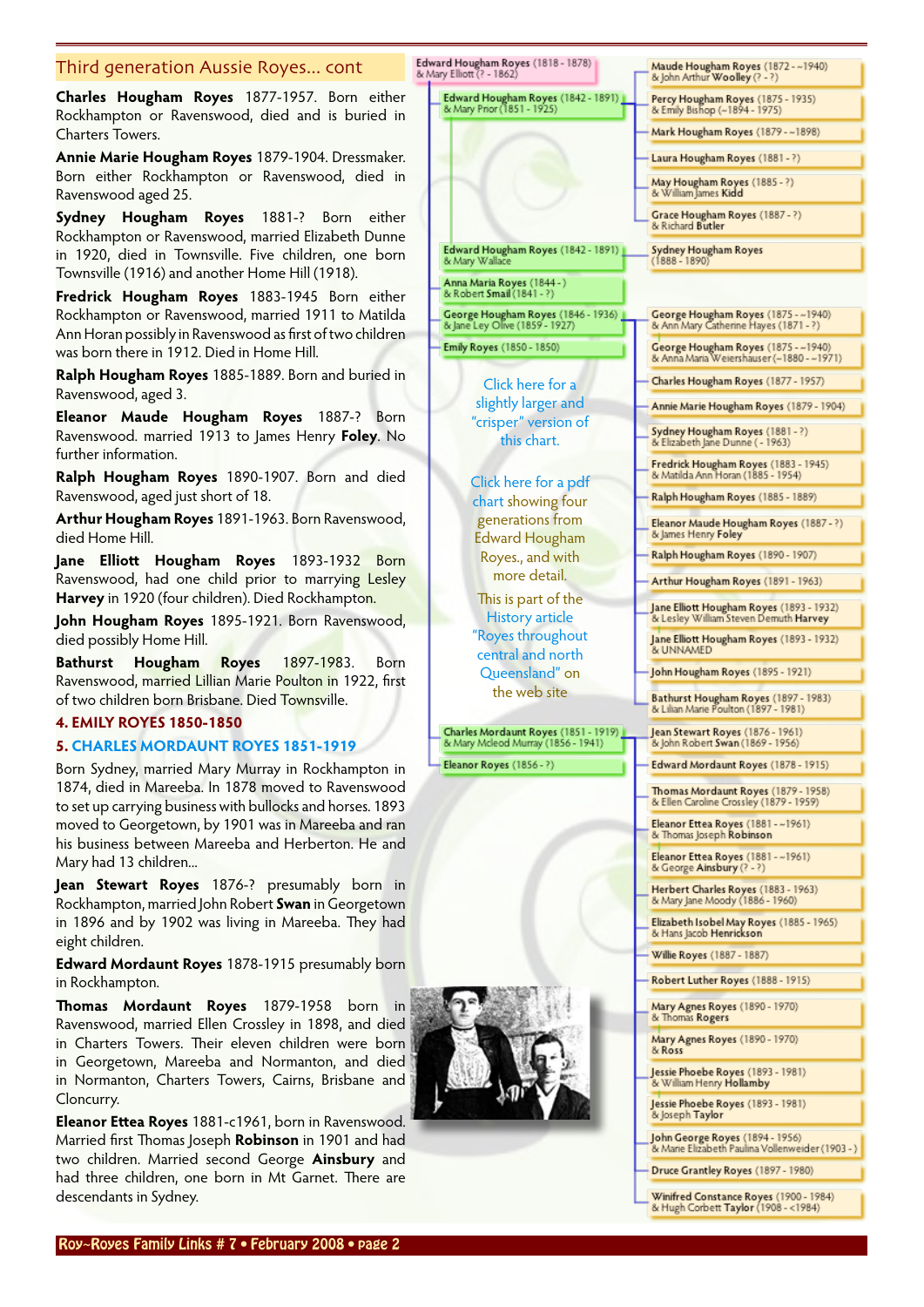#### Third Generation Aussie Royes... continued



*The map shows where we have links in the family tree to places. You can view this at Google maps:* [http://maps.google.com.au/maps/ms?ie=UTF8&hl=e](http://maps.google.com.au/maps/ms?ie=UTF8&hl=e n&msa=0&msid=113184442660406612857.00043b57eb146f8adf0ae&ll=- 20.981957,145.437012&spn=9.653147,15.227051&z=7&om=1) [n&msa=0&msid=113184442660406612857.00043b57eb146f8adf0ae&ll=-](http://maps.google.com.au/maps/ms?ie=UTF8&hl=e n&msa=0&msid=113184442660406612857.00043b57eb146f8adf0ae&ll=- 20.981957,145.437012&spn=9.653147,15.227051&z=7&om=1) [20.981957,145.437012&spn=9.653147,15.227051&z=7&om=1](http://maps.google.com.au/maps/ms?ie=UTF8&hl=e n&msa=0&msid=113184442660406612857.00043b57eb146f8adf0ae&ll=- 20.981957,145.437012&spn=9.653147,15.227051&z=7&om=1)

#### **Herbert Charles Royes**

1883-1963 is May Royes's father. He was born in Ravenswood, married Mary Moody in Mareeba in 1906 and died in Mareeba. Their eight children were born in



Mareeba and many of their descendants are still resident in Mareeba and Cairns.

**Elizabeth Isobel May Royes** 1885-1965. Born Ravenswood, married 1905 to Hans Jacob **Henrickson**.

**Willie Royes** 1887 died at birth in Ravenswood.

**Robert Luther Royes** 1888-1915 born Ravenswood. Note the "Luther" - his aunt Maria's married name.

**Mary Agnes Royes** 1890-1970, born Ravenswood, married 1913 to Thomas **Rogers**, at least one of their three daughters born in Lismore NSW. Married [unknown] **Ross** and had two daughters.

**Jesse Phoebe Royes** 1893-1981, born either Ravenswood or Georgetown. Married 1912 to William Henry **Hollamby** and had three children, at least two of whom died in Brisbane. Married Joseph **Taylor**.

**John George Royes** 1894-1956, born in Georgetown, married 1929 to Marie Vollenweider, died in Brisbane. They had three children, including a second John George Royes.

**Druce Grantley Royes** 1897-1980, born Georgetown or Mareeba - he worked with his father and two brothers in the carrying

You can find who in the family tree is connected with a place. On the Roy~Royes Family Links web-site, select Places under the Find drop-down menu. The magnifying glass  $\Box$  beside a place will take you to a map and a list of the people associated with that place.

#### business.

**Winifred Constance Royes** 1900-1984, probably born Mareeba, married Hugh Corbett **Taylor**, died Brisbane.

#### **6. ELEANOR ROYES 1856 -?**

Born Sydney. No further information.

#### **7. HENRY ROYES 1865-?**

Born to Edward senior's second wife, Hannah Burnham. No further information.

s you can see, from Rockhampton the Royes spread throughout central and north Queensland. We have gone only to the third generation but such was the size of families in those days that we have covered 31 known grandchildren of immigrant Edward Hougham Royes. (I think I am doing well with nine!) Their descendants are still to be found mainly in Queensland, but I have contacts in Canberra and Melbourne where some families of later generations have settled.

There are some Royes from central Queensland I have not been able to fit into the tree but Royes and central Queensland mean only one thing

to me. In fact I am confident that any Royes you meet in Australia is certain to be a descendant of Edward Hougham Royes.

It is often difficult to track descendants of the women. For one thing, when they get married they usually change their name. When we do know the name it often seems to stop there - perhaps because they became part of their husband's family story.

One reason for presenting this overview is to encourage Australian Royes to be alert to family links, and see if you can fill in some of the gaps. Photos of any of these pioneers would also be most welcome.

And... if you would like to write up the story of any of the families of these third generation Royes for a future newsletter/the web site, I am sure you will find some very interested and appreciative readers. Contact the editor.

#### **Reading old headstones**

**\_\_\_\_\_\_\_\_\_\_**

Been wandering through your local<br>Beemetery and cannot read what is on the old - the most interesting headstones? You can use a mirror to read worn tombstones: hold the mirror so that reflected sunlight just grazes, or is at a low angle to, the face of the tombstone, which is itself not in direct sunlight. Any depressions, such as letters, will remain in shadow and will show up against the brighter surface. This will not work on a cloudy day, of course.

You will get the same results in a photograph if you have an extension or remote flash. Hold the flash head so the flash grazes the face of the stone but does not go into the camera lens.

We have a different layout for Family Links. Those who receive the printed version may have noticed that the last issue was slightly smaller than previous. This was because of problems between my updated Adobe CS3 software and the printer's set up in respect of "bleeds". I decided to simplify the layout - no bleeds, full size... and a more newsletter style format.